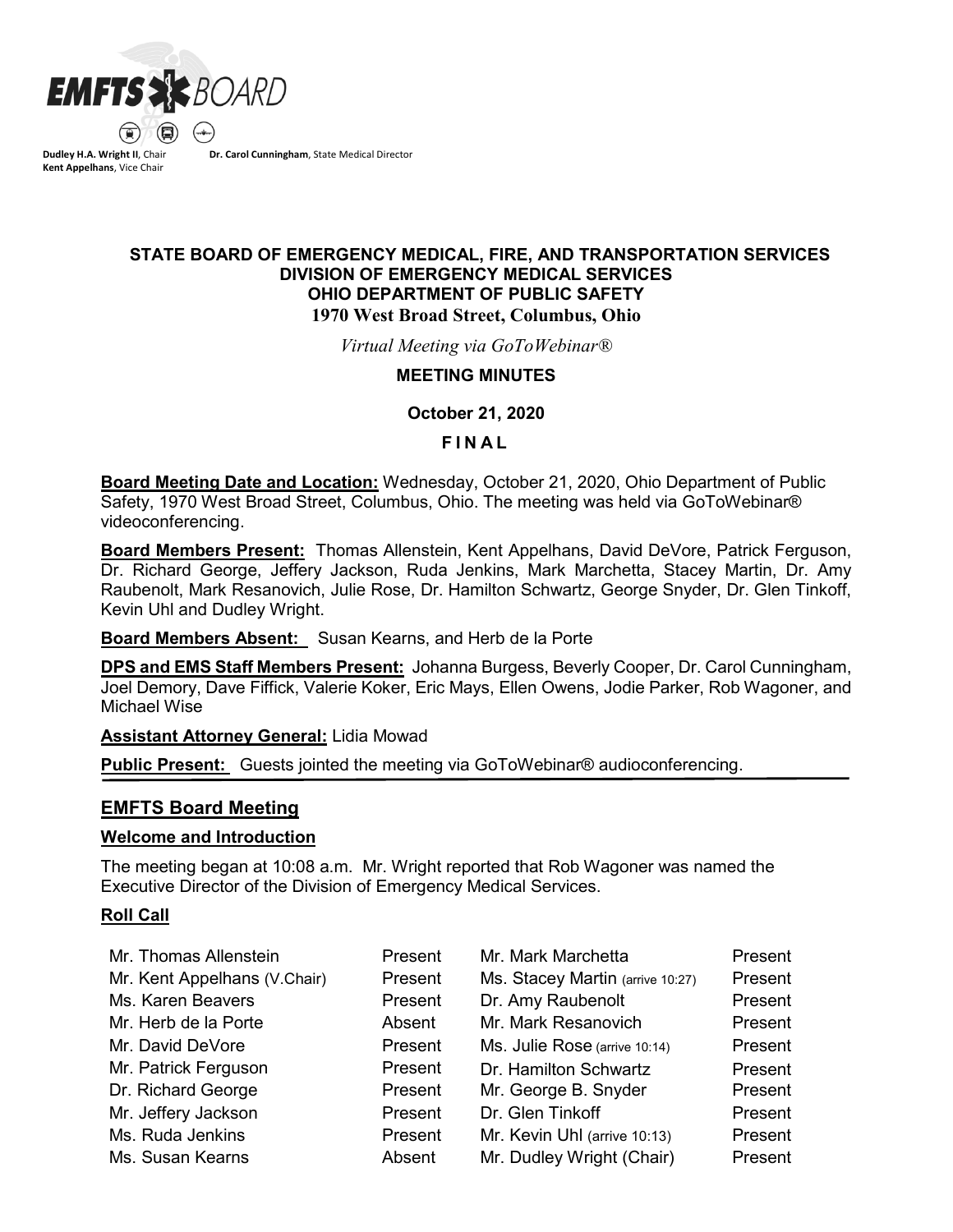## **Open Forum**

Mr. Wright inquired if there were any guests who would like to address the Board. No guests expressed a wish to address the Board.

#### **Consent Agenda**

Mr. Wright requested a motion to approve the Consent Agenda items that were distributed prior to the meeting including the EMFTS Board minutes of August 21, 2020, the Certificates of Accreditation, the Certificates of Approval, the August and September 90-day extension requests, and the August and September EMS certifications.

*ACTION: Motion to approve the Consent Agenda items that were distributed prior to the meeting including the EMFTS Board minutes of August 21, 2020, the Certificates of Accreditation, the Certificates of Approval, the August and September 90-day extension requests, and the August and September EMS certifications.* Dr. Schwartz – First. Mr. Marchetta – Second. None opposed. Mr. Snyder (0028895) and Mr. DeVore (302177) - abstained. **Motion approved.**

*ACTION: Motion to approve the correction to the May 20, 2020 EMFTS Board minutes from page 7. The name of the physician was incorrect; therefore, the motion will now read as:*

*Motion to deny the physician request for an EMFTS Board waiver to serve as a medical director of an Ohio EMS agency for Timothy Pirnat, M.D., due to the failure to meet OAC 4765-3-05 (A)(2) which makes him ineligible to request a waiver.* Mr. Marchetta– First. Mr. DeVore – Second. None opposed. None abstained. **Motion approved.**

Mr. Wright introduced himself as the Chair of the State Board of Emergency Medical, Fire, and Transportation Services. The proceedings were called to order at 10.14 a.m. on October 21, 2020.

#### **Roll Call**

| Mr. Thomas Allenstein        | Present | Mr. Mark Marchetta        | Present |
|------------------------------|---------|---------------------------|---------|
| Mr. Kent Appelhans (V.Chair) | Present | Ms. Stacey Martin         | Present |
| Ms. Karen Beavers            | Present | Dr. Amy Raubenolt         | Present |
| Mr. Herb de la Porte         | Absent  | Mr. Mark Resanovich       | Present |
| Mr. David DeVore             | Present | Ms. Julie Rose            | Present |
| Mr. Patrick Ferguson         | Present | Dr. Hamilton Schwartz     | Present |
| Dr. Richard George           | Present | Mr. George B. Snyder      | Present |
| Mr. Jeffery Jackson          | Present | Dr. Glen Tinkoff          | Present |
| Ms. Ruda Jenkins             | Present | Mr. Kevin Uhl             | Present |
| Ms. Susan Kearns             | Absent  | Mr. Dudley Wright (Chair) | Present |

It was noted for the record that a majority of the members of the Board were present.

The Board will be reviewing the following case(s):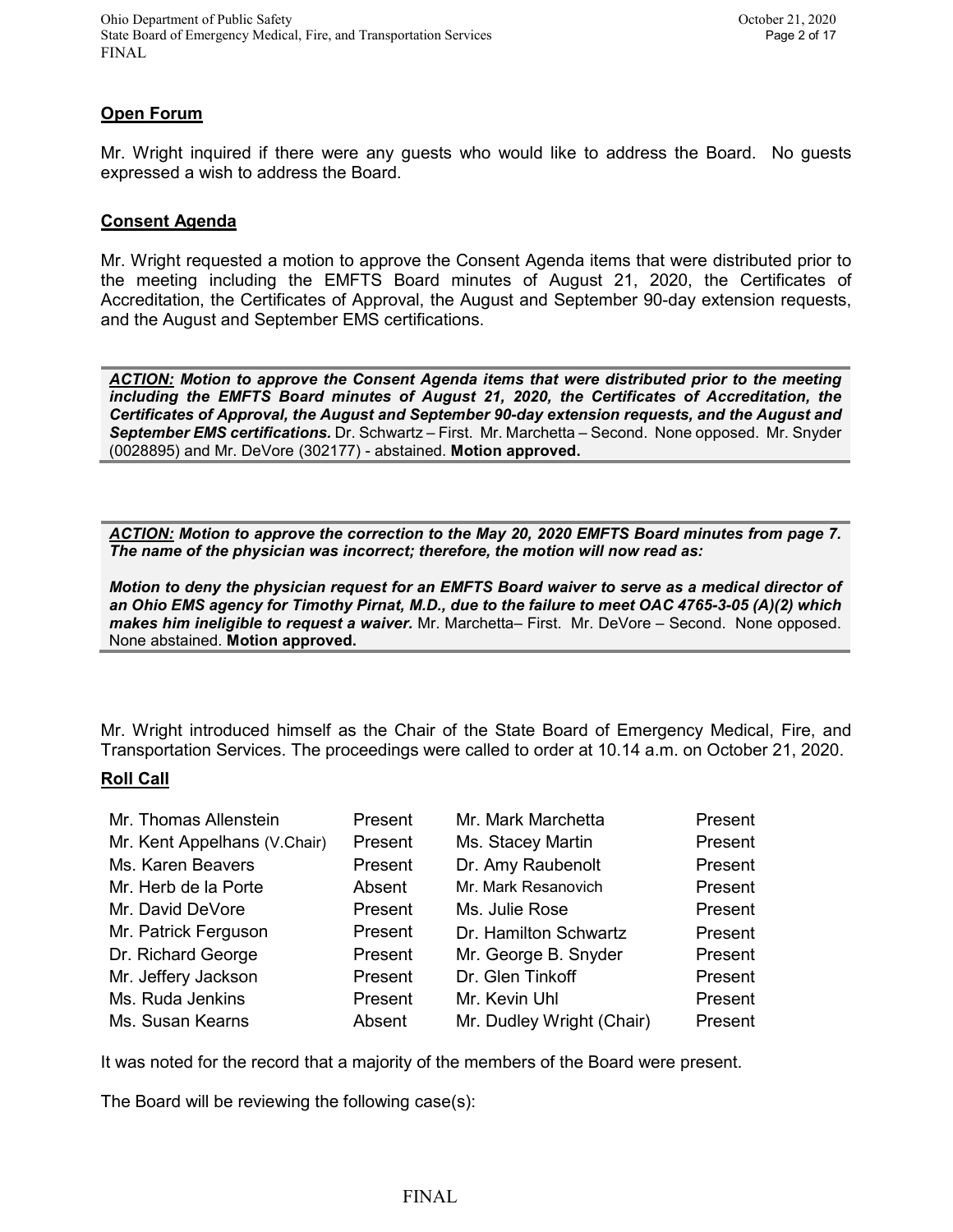# **GOLDMANS**

These proceedings were held before the Board pursuant to Goldman v. State Medical Board of Ohio where the respondents did not properly request a hearing in the cases. The individuals named did not have the ability to present written or oral testimony; however, they may be present to hear the proceedings and outcome.

All Board members received the sworn affidavits and accompanying exhibits for the Goldman proceedings from the EMS investigators. The affidavits contained the evidence and testimony upon which was deliberated.

There were five adjudications. The proceedings were in the matters of:

- EMS Case No. 2018-421-E300, Eric R. Johann, Certificate No. 28408
- EMS Case No. 2018-433-E300, Nathaniel G. Smith, Certificate No. 159975
- EMS Case No. 2018-501-E300, Theresa D. Acord, Certificate No. 2955
- EMS Case No. 2018-616-E300, Chris N. Schroder, Certificate No. 141191
- EMS Case No. 2019-039-E300, Lynn R. Love, Certificate No. 4620

Mr. Wright requested a motion to admit the sworn affidavits and the accompanying exhibits in the aforementioned cases into evidence.

*ACTION: Motion to admit the sworn affidavits and accompanying exhibits in the aforementioned case into evidence.* Mr. Marchetta – First. Mr. Snyder – Second. None opposed. None abstained. Motion approved.

There was no further evidence to come before the Board and the proceedings closed at 10:17 a.m.

## **GOLDMAN MOTIONS**

*ACTION*: *In the matter of EMS Case Number 2018-421-E300, Eric R. Johann, EMS Certificate Number 28408, I move that the Board issue an adjudication order finding that Mr. Johann failed to comply with continuing education requirements as indicated in counts 1 and 2 of the Notice of Opportunity for Hearing and that Mr. Johann's Advanced Emergency Medical Technician certification be revoked.* Mr. Snyder – First. Mr. Marchetta – Second. None opposed. Mr. Allenstein abstained. **Motion approved.**

*ACTION*: *In the matter of EMS Case Number 2018-433-E300, Nathaniel G. Smith, EMS Certificate Number 159975, I move that the Board issue an adjudication order finding that Mr. Smith failed to comply with continuing education requirements as indicated in counts 1 and 2 of the Notice of Opportunity for Hearing and that Mr. Smith's Emergency Medical Technician certification be revoked.* Mr. Snyder – First. Mr. Marchetta – Second. None opposed. Mr. Allenstein - abstained. **Motion approved.**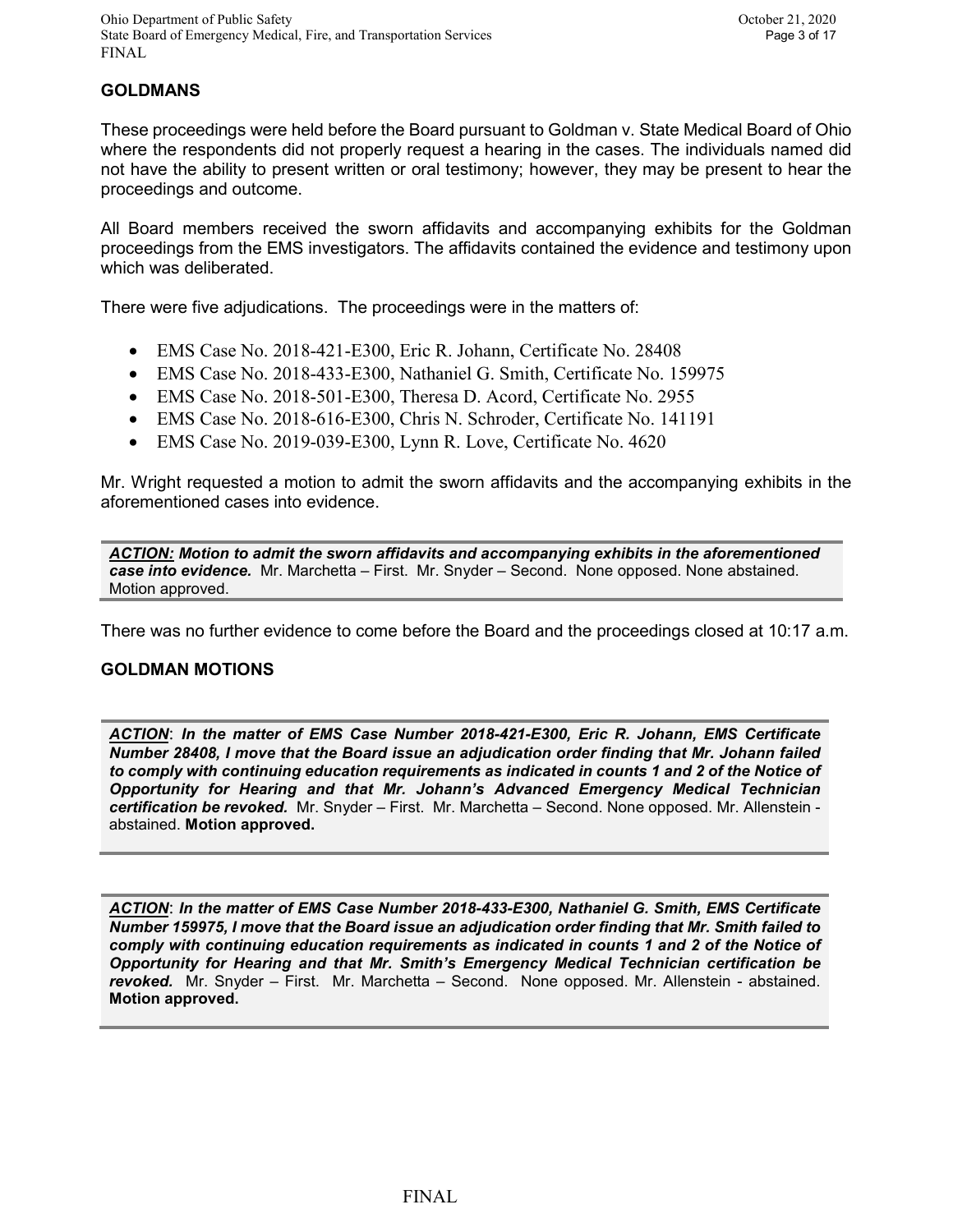*ACTION*: *In the matter of EMS Case Number 2018-501-E300, Theresa D. Acord, EMS Certificate Number 2955, I move that the Board issue an adjudication order finding that Ms. Acord failed to comply with continuing education requirements as indicated in counts 1 and 2 in the Notice of Opportunity for Hearing and that Ms. Acord's Emergency Medical Technician certification be revoked.* Mr. Snyder – First. Mr. Marchetta - Second. None opposed. Mr. Allenstein - abstained. **Motion approved.**

*ACTION*: *In the matter of EMS Case Number 2018-616-E300, Chris N. Schroder, EMS Certificate Number 141191, I move that the Board issue an adjudication order finding that Mr. Schroder failed to comply with continuing education requirements as indicated in counts 1 and 2 of the Notice of Opportunity for Hearing and that Mr. Schroder's Paramedic certification be revoked.*  Mr. Snyder – First. Mr. Marchetta – Second. None opposed. Mr. Allenstein - abstained. **Motion approved.**

*ACTION*: *In the matter of EMS Case Number 2019-039-E300, Lynn R. Love, EMS Certificate Number 4620, I move that the Board issue an adjudication order finding that Ms. Love failed to comply with continuing education requirements as indicated in counts 1 and 2 of the Notice of Opportunity for Hearing and that Ms. Love's Paramedic certification be revoked.* Mr. Snyder – First. Mr. Ferguson – Second. None opposed. Mr. Allenstein and Mr. Uhl - abstained. **Motion approved.**

## **EMS Investigations**

| ACTION: Motion to consent agreement for the following education case.                        |  |  |
|----------------------------------------------------------------------------------------------|--|--|
| Mr. Snyder – First. Mr. Marchetta – Second. Mr. Allenstein – Abstained. None opposed. Motion |  |  |
| approved.                                                                                    |  |  |
| 2020-099-E300                                                                                |  |  |

*ACTION: Motion to accept consent agreement for the following Medical Transportation case(s).* Mr. Snyder – First. Mr. Marchetta – Second. Mr. Allenstein – Abstained. None opposed. **Motion approved.**

2019-613-E700

*ACTION: Motion to close the following Medical Transportation case(s).* Mr. Snyder – First. Mr. Marchetta – Second. Mr. Allenstein – Abstained. None opposed. **Motion approved.** 2018-461-E500

2019-322-E700 \*Refer to Medical Dir. 2020-162-E500 \*Refer to Medicaid/Medicare

2020-223-E700 2020-237-E700 2020-307-E700 \*Warning Letter 2020-397-E700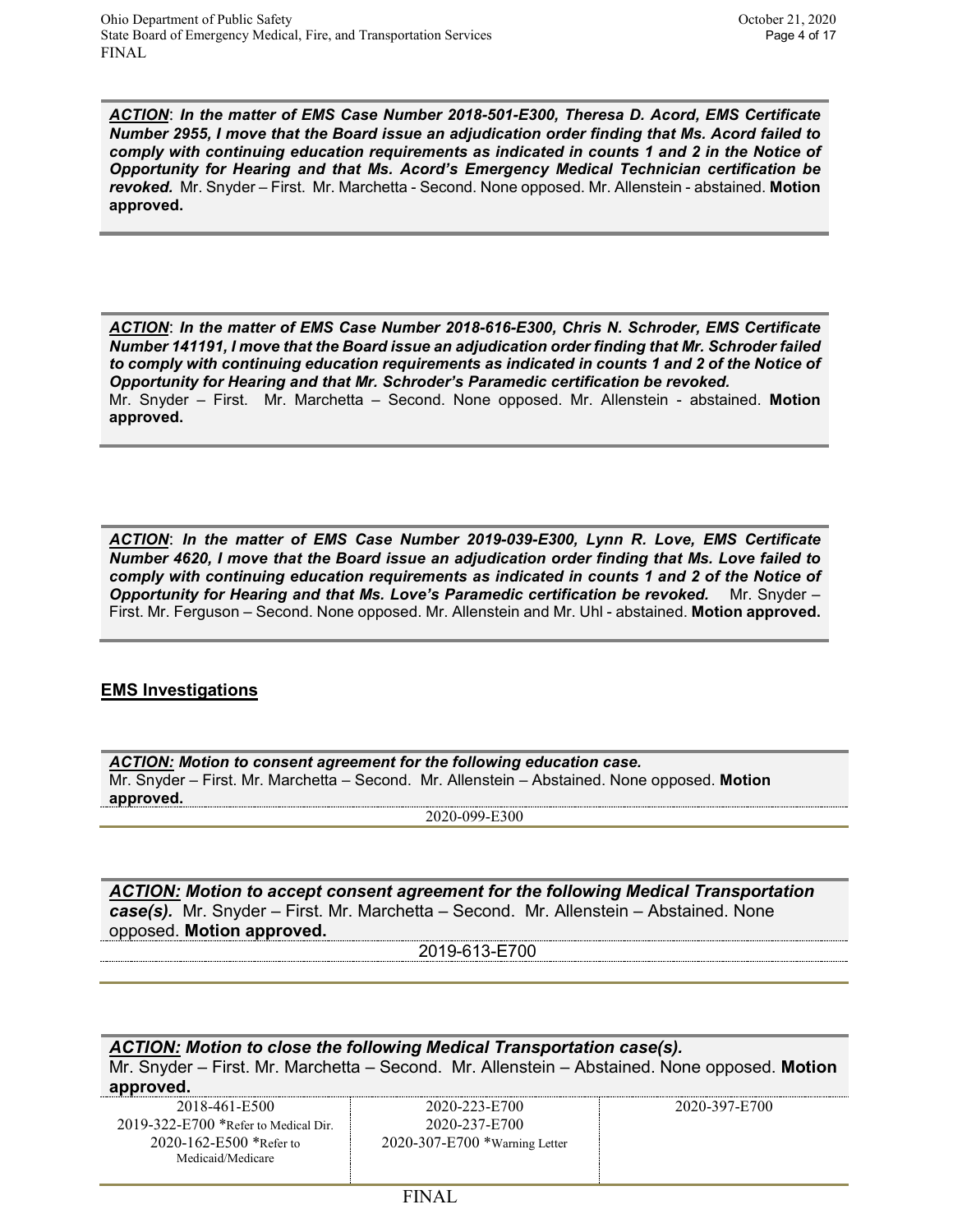| <b>ACTION: Motion to accept the following Consent Agreements.</b> Mr. Snyder – First. Ms. |                |  |
|-------------------------------------------------------------------------------------------|----------------|--|
| Kearns – Second. Mr. Allenstein and Mr. Ferguson (2020-406-E100)– Abstained. None         |                |  |
| opposed. Motion approved.                                                                 |                |  |
| 2017-699-E300                                                                             | 2020-310-BE100 |  |
| 0.010,0.01,0.00                                                                           | 0.0000010100   |  |

| 2019-221-E500  | 2020-331-E100  |
|----------------|----------------|
| 2019-268-BE100 | 2020-332-E100  |
| 2019-490-E300  | 2020-348-BE100 |
| 2019-592-E300  | 2020-364-BE100 |
| 2019-602-E300  | 2020-392-E100  |
| 2020-026-E100  | 2020-406-E100  |
| 2020-163-E500  | 2020-429-E400  |
|                |                |

*ACTION: Motion to close the following cases. The following cases have been recommended to be closed due to lack of jurisdiction, referral to local medical director, deferral to department discipline, certifications have expired, or non-violations of ORC and/or OAC.* Mr. Snyder – First. Mr. Marchetta – Second. Mr. Allenstein - Abstained. None opposed. **Motion approved.**

| 2019-084-E500                              | 2020-290-E100                              |
|--------------------------------------------|--------------------------------------------|
| 2019-561-BE500                             | 2020-312-E400                              |
| 2019-563-E500                              | $2020 - 347 - E100$ *Warning Letter        |
| 2019-681-E400                              | $2020 - 381 - E500$ *Refer to Medical Dir. |
| $2019 - 726 - E400$ *Refer to Medical Dir. | $2020 - 382 - E500$ *Refer to Medical Dir. |
| $2019 - 727 - E400*$ Refer to Medical Dir. |                                            |

*ACTION: Motion to close the following cases. Individuals have met the stipulations of their Consent Agreements.* Mr. Snyder – First. Mr. Marchetta – Second. Mr. Allenstein – Abstained. None opposed. **Motion approved.**

| $1.000$ and $0.1000$ and $0.0000$ are the contracted and $0.0000$ |                |
|-------------------------------------------------------------------|----------------|
| 2017-568-E300                                                     | 2018-89-E100   |
| 2017-615-E300                                                     | 2018-197-E300  |
| 2017-616-E300                                                     | 2018-367-E300  |
| 2017-703-E300                                                     | 2019-027-BE100 |
| 2017-728-E300                                                     | 2019-100-E700  |
| 2017-758-E300                                                     | 2019-520-BE100 |
| 2018-17-E300                                                      |                |
|                                                                   |                |

*ACTION: Motion to close the following case. Individual was audited at their respective level and opted to surrender their certificate to practice or certificate to teach. Re-open if reapplies.*  Mr. Snyder – First. Mr. Marchetta – Second. Mr. Allenstein - Abstained. None opposed. **Motion approved.**

2019-410-E300

*ACTION: Motion to close the following case. Individual did not meet the requirements of their consent agreement or failed to meet audit requirements prior to surrender or expiration of certification. Re-open if reapplies.*

Mr. Snyder – First. Mr. Marchetta – Second. Mr. Allenstein – Abstained. None opposed. **Motion approved.**

2017-533-E300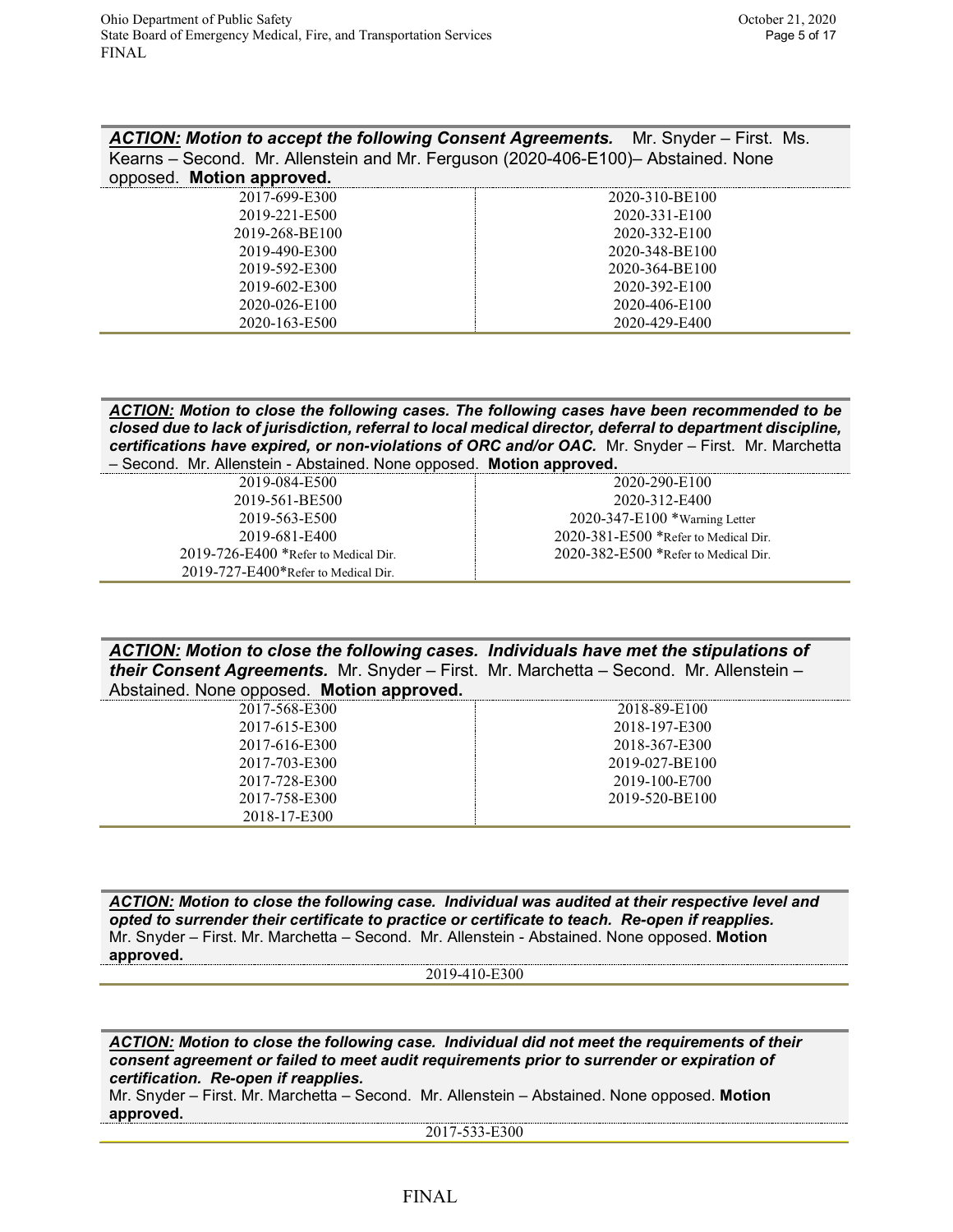*ACTION: Motion to close the following cases due to service issues with the Adjudication Order or Notice of Opportunity for Hearing. The respective certificate(s) to practice are revoked or expired. Re-open if re-applies.* Mr. Snyder – First. Mr. Marchetta – Second. Mr. Allenstein – Abstained. None opposed. **Motion approved.**

| - 11<br>ZU.<br>. .                               |  |
|--------------------------------------------------|--|
| .<br>--<br>$\sim$<br>and the control of the con- |  |

*ACTION: Motion to issue Notices of Opportunity for Hearings for the following cases.*  Mr. Snyder – First. Mr. Marchetta – Second. Mr. Allenstein – Abstained. None opposed. **Motion approved.**

| 2017-255-E300  |  |
|----------------|--|
| 2019-689-E300  |  |
| 2020-185-E100  |  |
| 2020-270-E100  |  |
| 2020-326-BE100 |  |
|                |  |

*ACTION: Motion to close the following cases due to one of the following reasons: inadvertently marked yes to conviction question, misdemeanor convictions which the Board has previously deemed "not involving moral turpitude," continuing education cases which now meet the requirements, non-patient care issues, and grandfathering issues of certification/conviction.* Mr. Snyder – First. Mr. Marchetta – Second. Mr. Allenstein – Abstained. None opposed. **Motion approved.**

| 2019-076-E300  | 2020-376-E100  |
|----------------|----------------|
| 2019-590-E300  | 2020-377-BE100 |
| 2019-643-E500  | 2020-384-E100  |
| 2020-135-E300  | 2020-386-BE500 |
| 2020-290-E100  | 2020-393-BE100 |
| 2020-333-BE100 | 2020-403-E100  |
| 2020-352-BE100 | 2020-404-E100  |
| 2020-360-BE100 | 2020-408-E500  |
| 2020-363-E100  | 2020-416-E100  |
| 2020-373-BE100 |                |
|                |                |

## **Chair Report, Dudley Wright**

Mr. Wright appreciates all of the work that the DEMS staff and legal staff has done to help the meetings go smoothly.

In conjunction with the filing of Chapter 8 Rules review 4765-08 and based on a 2015 motion the EMS System Development Committee is recommending Emergency Vehicle Operations Course (EVOC) training for all EMS personnel. An Emergency Vehicle Operations Course (EVOC) Workgroup has been approved. The workgroup will have a diverse group of members.

## **State Medical Director, Dr. Carol Cunningham**

Dr. Cunningham reported that the Regional Physicians Advisory Board (RPAB) still needs membership in regions 7 and 8. The RPAB Chairperson virtual meeting will be held virtually on November 5th at 10:00 am. The annual All Chair meeting will be held on November  $5<sup>th</sup>$  immediately following the RPAB Chairperson meeting which will be conducted via teleconference.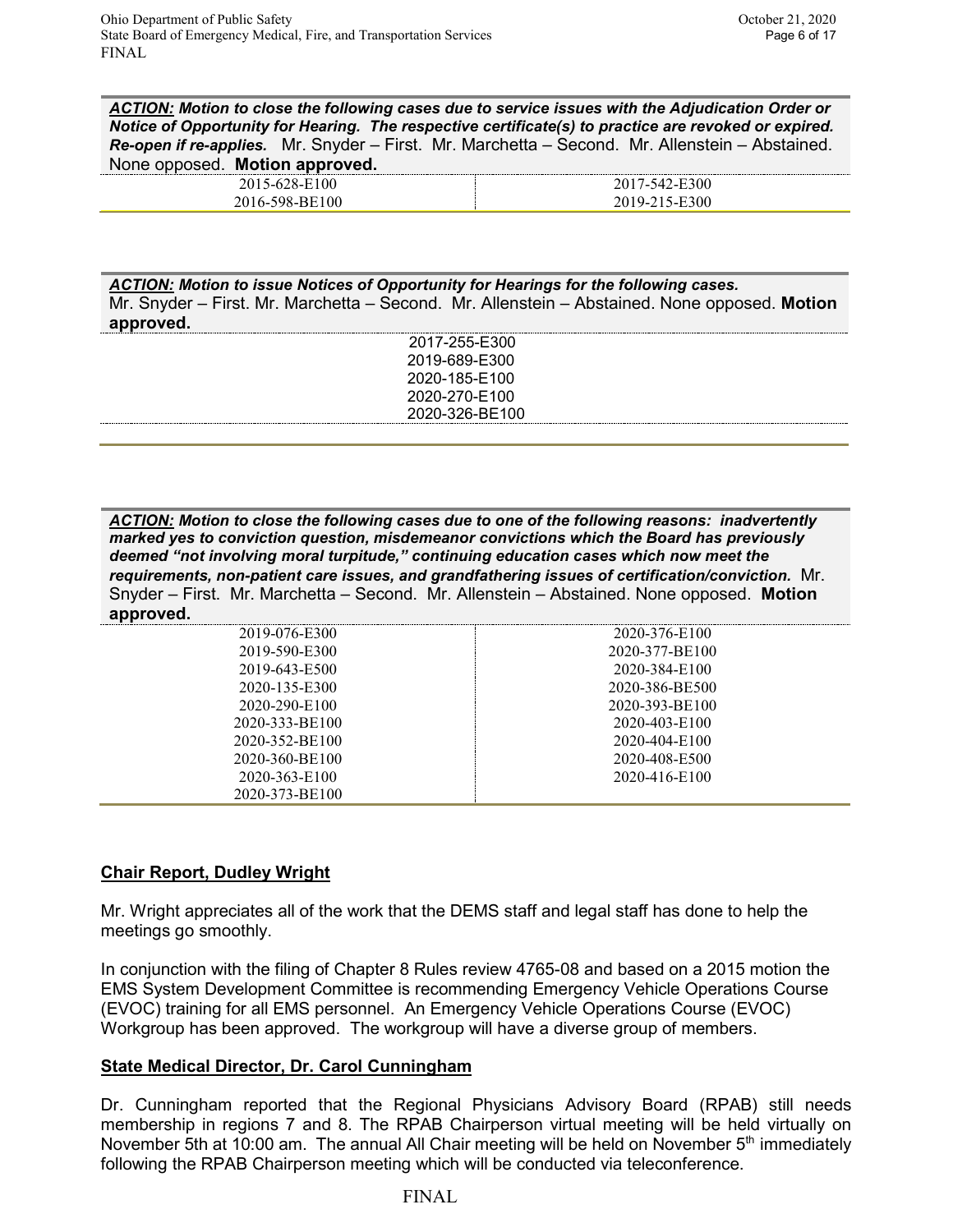Dr. Cunningham stated that the RPAB chairpersons recommended approval of the request for a waiver of Dr. Imraan Haniff to serve as medical director of an Ohio EMS agency. Dr. Cunningham requested a motion for approval of a waiver request for Dr. Imraan Haniff.

*ACTION: Motion for the Board to approve the waiver request for Dr. Imraan Haniff.* Mr. Marchetta – First. Mr. Allenstein – Second*.* None opposed. None abstained. **Motion approved.**

Dr. Cunningham explained that physicians who are practicing in emergency medicine who are not Board certified in emergency medicine may request a waiver to serve as a medical director. A pathway was created for a waiver. Physicians do not need a waiver to serve as medical directors if they are board certified or board eligible in emergency medicine, have completed a pediatric emergency medicine or EMS fellowship or subspecialty board certified in EMS, in accordance with Administrative Code [4765-3-05 \(A\)\(6\)](http://codes.ohio.gov/oac/4765-3-05v1).

Dr. Cunningham reported that the RPAB chairpersons recommend approval of the waiver request of Dr. James Kettering. She requested approval from the Board.

*ACTION: Motion for the Board to approve the waiver request for Dr. James Kettering.* Mr. Marchetta – First. Ms. Beavers – Second*.* None opposed. None abstained. **Motion approved.**

Dr. Anthony Wetherington applied for a waiver; however, he does not meet eligibility of 4765-3-05 (A)(6). The RPAB chairpersons did not recommend a waiver for Dr. Wetherington.

*ACTION: Motion for the Board to deny the waiver request for Dr. Anthony Wetherington.* Mr. Marchetta – First. Ms. Beavers – Second*.* None opposed. None abstained. **Motion approved.**

Dr. Cunningham reported that the final draft of the Influenza Vaccination Administration by Ohio EMS Providers training module is complete and is requesting approval.

*ACTION: Motion for the Board to approve the final draft of the Influenza Vaccination Administration by Ohio EMS training module.* Ms. Martin – First. Mr. Resanovich – Second*.* None opposed. None abstained. **Motion approved.**

Dr. Cunningham stated that once the COVID-19 vaccine is approved there will be training available. The federal government is working on the logistics of who will receive the vaccine first. Mr. Snyder suggested that the Education Committee be able to review the coronavirus training module once it is available.

The Statewide Ohio Hospital Burn Surge Plan that was approved in June has been updated and distributed. The amendments made do not impact the content of the Statewide Ohio Burn Surge Plan training module for EMS. Future plans are to have a table top drill.

The DEMS still receives a lot of questions regarding the Ohio EMS Scope of Practice regarding ultrasound IV placement and body fluids. This issue was raised originally in 2019.

The public comment on the implementation of the DEA's Protecting Patient Access to Emergency Medications Act of 2017 is open for comments until December 4, 2020.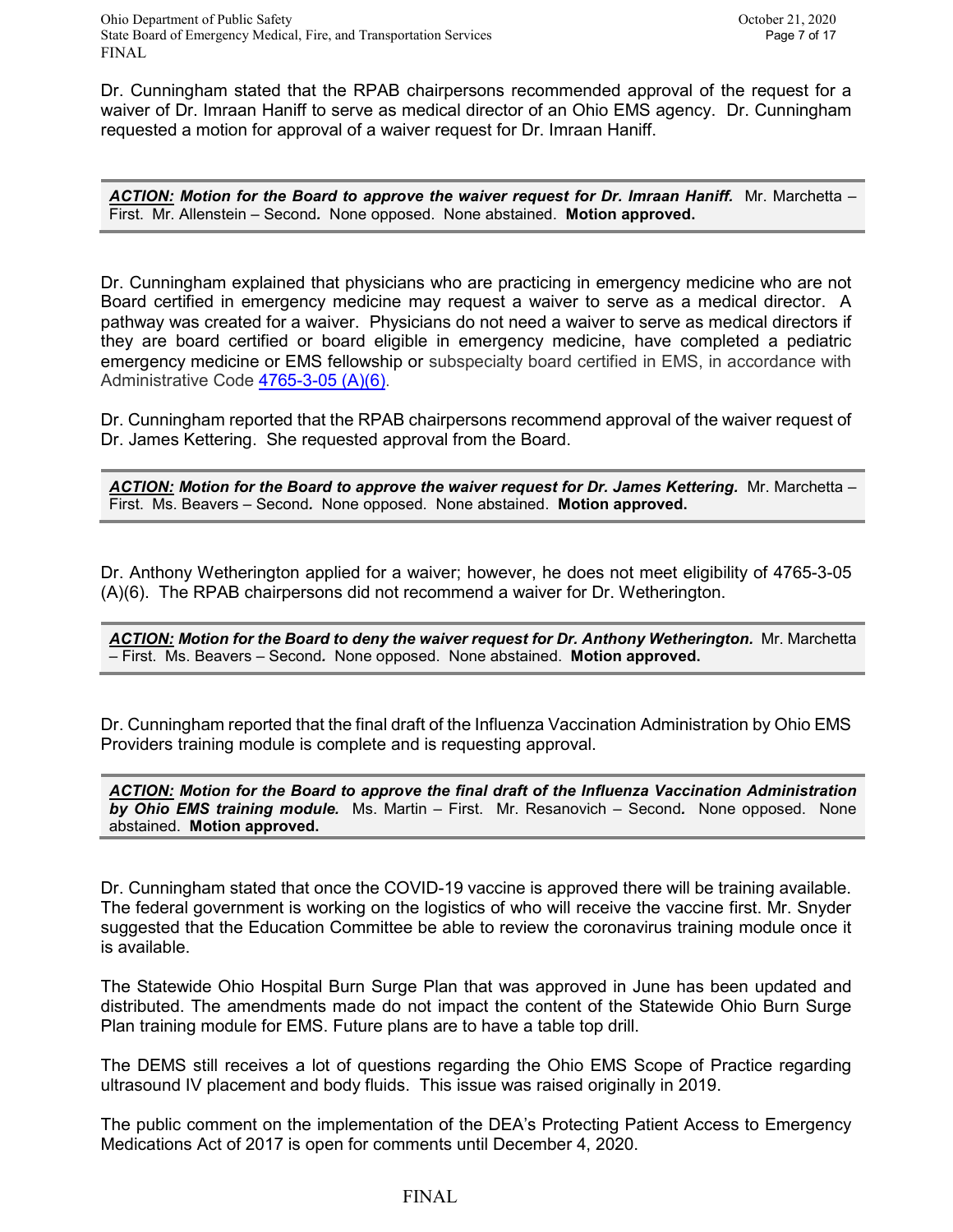The Clinical Care Restraint of Agitated or Combative Patients by Emergency Medical Services Practitioners document was distributed to the Board members. Dr. Cunningham suggested sharing with law enforcement.

## **EMS Staff Legal Counsel, Michael Wise**

Mr. Wise reported that the administrative hearings are being scheduled to catch up on the backlog. The public can access the hearings. Other public agencies are using this format.

Mr. Wise requested a motion to approve filing of rules 4765-5; Grants.

*ACTION: Motion for the Board to approve filing rules 4765-5 (Grants) of the Ohio Administrative Code with the Common Sense Initiative office and the Joint Committee on Agency Rule Review.* Mr. Allenstein – First. Mr. Marchetta – Second*.* None opposed. None abstained. **Motion approved.**

## **Assistant Attorney General, Lidia Mowad**

Ms. Mowad reported there is one outstanding appeal, James Fields. The administrative appeal work has been completed and will await the judge's decision.

The administrative hearings began via Microsoft Teams® and worked very well. The DEMS staff will be scheduling additional hearings.

## **Legislative Report, Ben Kimmel**

Ben Kimmel reported that the House and Senate are out at this time and have not met since September. Legislatively nothing significant has changed.

## **Executive Director and Staff Reports, Robert Wagoner**

Mr. Wagoner thanked the DEMS staff for their continued dedication and teamwork as our "new normal" isn't that new anymore with 60% of the staff teleworking on any given day. There are eight unfilled positions and will be nine by the end of 2020.

Mr. Wagoner gave special recognition to Eric Mays, Joel Demory, James Burke, ODPS IT staff, Chief Wright, and all Board members who helped us test GoToWebinar® and change the virtual platform for today's meeting in less than a week.

Mr. Wagoner reported on the Division of EMS operational issues:

• Nominations for the seven Board seats expiring on November 12, 2020 – Seats #3, 4, 9, 13, 16, 17, and 20 were reviewed by Director Stickrath and are routing through Governor DeWine and the Boards and Commissions Office for approval.

Ms. Ellen Owens, Chief of Certifications, reported on HB 197 and the impact on certifications. HB197 extension came after the Governor declared the State of Emergency. That legislation was enacted in April and provided an automatic extension that would end 90 days after the Governor lifted the State of Emergency or on December 1, 2020; whichever was the earliest date. On September 15<sup>th</sup> all of the certificates received an extension. (7,764 certificates that would expire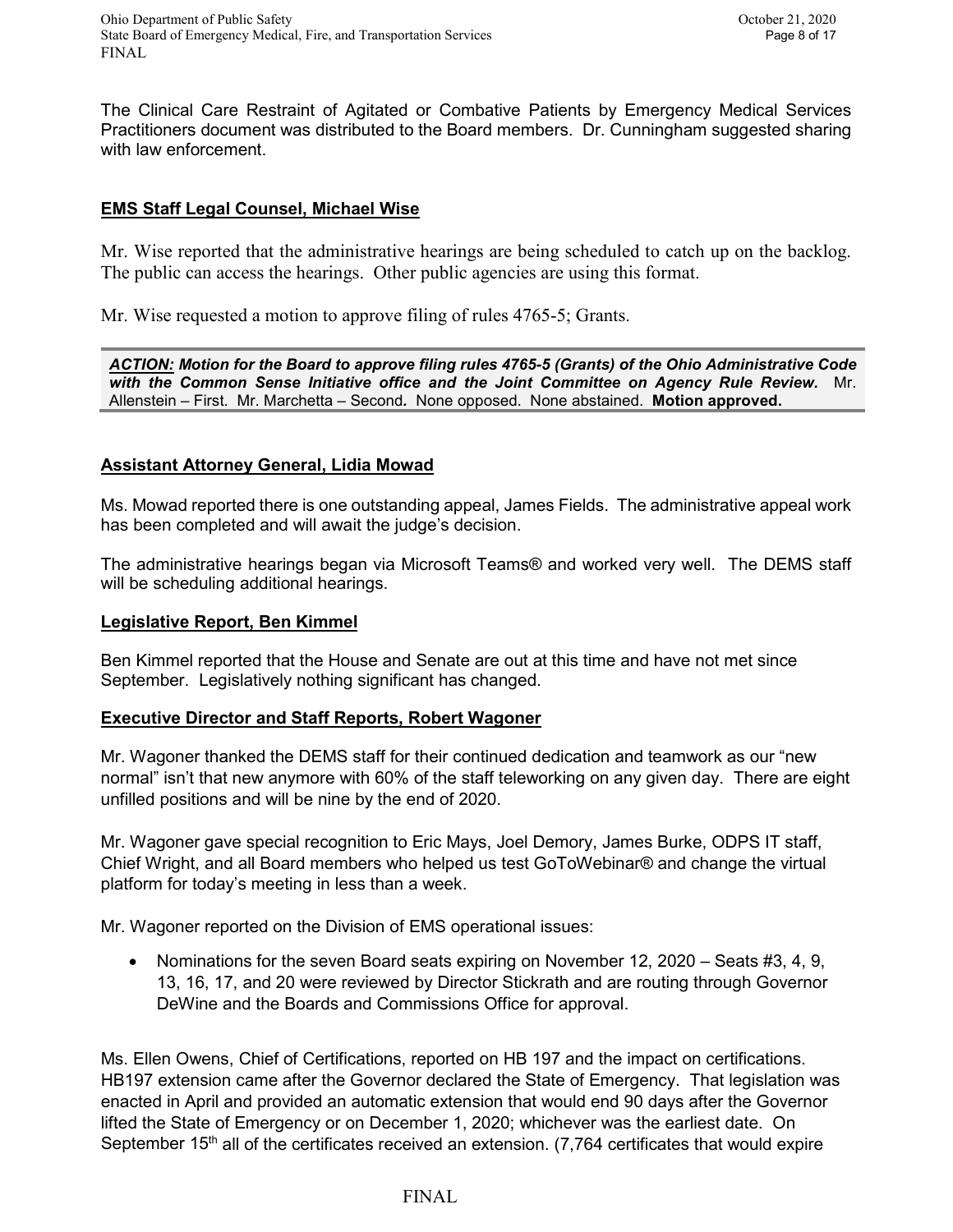between March 9<sup>th</sup> and November 30<sup>th</sup>). On September 18<sup>th</sup>, the system automatically started the automatic email notifications reminding them of their December 1<sup>st</sup> deadline to apply for renewal of their certificates. The DEMS staff has been working with HR to send additional emails clarifying that this extension did not change their expiration date, did not change their continuing education requirements and that they cannot use their certificate or a course for more than one certification cycle. All of the information has been posted to the EMS website. Many people are going online to renew their certificates.

\*\*A short break was taken due to the echo on the virtual meeting to get it repaired.

Mr. Wagoner reported that the FY22-23 statutory budget language was drafted and submitted to ODPS fiscal and legal for review prior to last week's submission deadline. Three proposed statutory changes were included from DEMS:

- Modify ORC 4513.263 to increase fines issued for occupant restraining device violations (\$30/\$20 to \$50/\$40)
- Modify ORC 4766.04 and ORC 4766.05 for inspection fees to include each satellite location in order to recover our fixed cost
- Modify ORC 4765.55 to create fee parity with existing EMS regulations in ORC 4765.11(3) and ORC 4765.11(4). The State Board of Emergency Medical, Fire, and Transportation Services is the only regulatory board that does not currently charge fees for issuance of certificates to practice for Ohio EMS and fire personnel. This language is necessary for the rule-making process to establish fees for fire certificates to practice. Without it, DEMS could not charge fees in order to cover the administrative costs for issuing fire certifications until the next fiscal biennium FY24-25. The Executive Director reiterated that this does not mean the DEMS will be starting to charge fees. These are possible sources of revenue in the future.

It was suggested by a Board member that all traffic citation fines go to EMS Grants. Executive Director Wagoner stated that we do not know where all of the traffic citation fines go. It would require a law change to redirect some of those funds.

## Rules, Beverly Cooper

Ms. Cooper, Business manager, reported that the Board members received four rule packets. The first packet was the three scope of practice rules adding capnography. These are almost completed. They had a public hearing and are on the JCARR agenda. The DEMS will file these with JCARR in mid-November to be effective January 1, 2021. The next packet was about chapter 9 that is due for the five-year review which has been filed with the Common Sense Initiative Office. The open comment period is through October  $27<sup>th</sup>$ . The third packet was about chapter 8 that is due for a five-year rule review; however, the DEMS received an extension until July 13, 2021. This will give the DEMS time to work on EVOC. There will be a workgroup created to help get chapter 8 to file by July 2021. The last rule packet was in regards to Grants that were already approved by the Board that will be filed with CSI and JCARR.

Executive Director Wagoner and the DEMS Chiefs met with Marshal Reardon on October 5, 2020. Chief Demory requested consideration for an update and reaffirmation from State Fire Marshal's Office concerning the certification of Ohio firefighters and the relationship between ORC 3737.66 qualifications for firefighter or fire official and OAC 4765-20 qualifications for a firefighter certificate.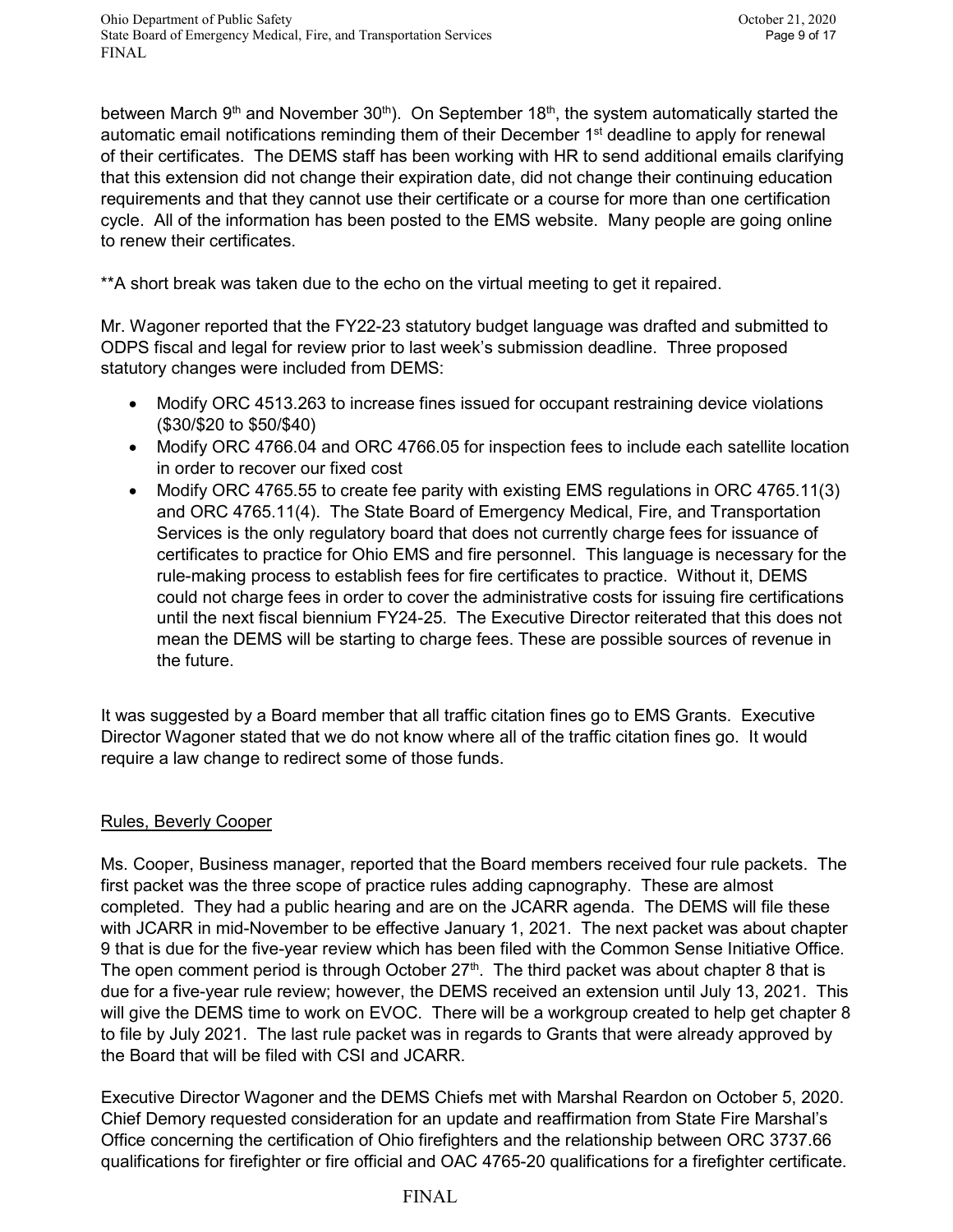The last such letter on file was from 2009. Mr. Wagoner thanked Marshal Reardon and his counsel for updating this information and for his visit at the Division of EMS.

The Ohio Fire Service Hall of Fame Awards were all completed in September and included:

- Ohio Fire Department of the Year Erie Valley Fire & Rescue
- Ohio Fire Officer of the Year Captain Grant Burns, Colerain Township Department of Fire & EMS
- Ohio Fire Service Instructor of the Year Lt Scott Wallace, Dayton FD
- Ohio Fire Prevention Educator of the Year FF Josh Whitehead, West Carrollton FD
- Ohio Fire Educator Lifetime Achievement Award Chief Jim Steele (Ret), Van Wert FD

## EMSIRS, Eric Mays

Mr. Mays, Chief of Research Analysis, reported that the DEMS received provisional approval from NEMSIS to send our EMSIRS data to the national repository. The DEMS will send the data from January 2020 to present. From then on the data will be submitted on a regular basis.

Executive Director reported that he, Dr. Cunningham, and several staff attended the first virtual National Association of State EMS Officials conference. Highlights included a FirstNet update and multiple deployment configurations and capabilities, a NEMSIS update from the Technical Assistance Center (TAC), and how Texas pivoted to remote, virtual agency and ambulance inspections statewide amid the COVID-19 pandemic.

Executive Director Wagoner and Chief Fiffick are still engaged with the ESF-8 Public Health and partial activation of the State EOC. Common issues as of late include:

- Isolated PPE shortages (gowns, nitrile gloves)
- Minimum Staffing Reporting Process rare
- Transportation issues, especially non-urgent cases from nursing homes and LTC facilities more later from Mr. Allenstein and the Medical Transportation Committee

Executive Director Wagoner reported that he continues to participate in a biweekly call of all State EMS Directors, NASEMSO staff, NHTSA Office of EMS staff, and the NEMSIS TAC focused on COVID-19 impact, issues, current trends and emerging challenges for states:

- Chief Fiffick and Executive Director Wagoner attend as many ECHO COVID-19 presentations as possible (3/week) to stay current with the pandemic as it unfolds and developing patient care best practices.
- Governor DeWine's Pandemic Recovery and Response Leadership Team has created a Vaccine Preparedness Office to coordinate a smooth and swift distribution and vaccination process statewide for COVID-19.

For the Board's awareness, late last week US Representative Susan Wild (D-PA) and US Representative Fred Keller (R-PA) introduced H.R. 8592 – EMS Counts Act of 2020 – to address the chronic miscounting of first responders, particularly firefighters and EMS personnel. The act would require the Secretary of Labor to revise the Standard Occupational Classification System by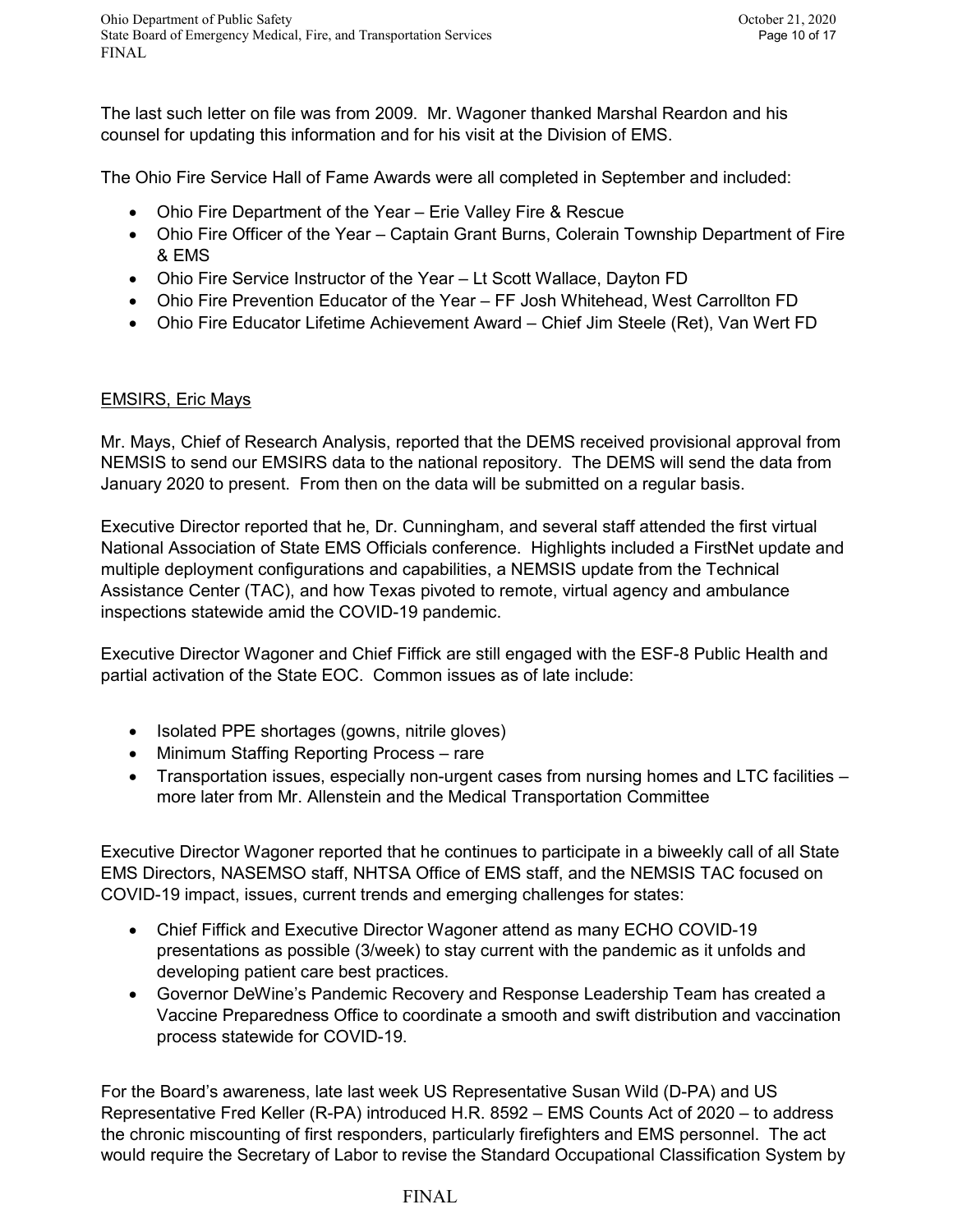dividing the general occupational category of Firefighter into four sub-categories to allow firefighters to identify themselves as cross-trained EMS providers to better ensure an accurate count of trained EMS professionals throughout our communities. It is currently endorsed by NAEMT, IAFC, IAFF, AAA, NASEMSO, NAEMSP, NAEMSE, International Academy of Emergency Dispatch (IAED), National EMS Management Association (NEMSMA), NREMT, and the Association of Air Medical Services (AAMS).

Our Committees and workgroups are dealing with manpower issues, recruitment/retention/attrition, HR, and workforce resiliency under the 2018 EMFTS Strategic Plan. As this develops, watch for potential improvement in our related data collection and interpretation efforts.

The Division of EMS will have 9 vacancies by December 31, 2020. The data team will consist of Mr. Mays and Ms. Aurand. Director Stickrath and HR is fully aware of the vacancies. Hopefully some of our vacancies can be filled. Human Resources has given the Division part-time persons to help with certifications, investigations and grants. The Deputy Director position will be vacant.

# **GRANTS, Johanna Burgess**

Ohio EMS Priority One, Supplemental, and Priority 2-5 Research Grants Update:

# *SFY 2019-2020*

The Ohio EMS 2019-2020 Priority One and Supplemental grant cycle is now closed. The final leftover balance for these grants are:

**Priority One – \$44,959.04 Supplemental** – \$ 11,968.16 **Total SFY 2019-2020 remaining balance = \$56,927.20** All 2019-2020 P2-5 requested and received 1 year grant extensions.

# *SFY 2020-2021*

**Priority One** – 331 requests processed for a total of \$219,999.32 **Supplemental Grant** - 1 request processed for a total of \$25,186.52 **COVID-19 PPE Reimbursement Grant** – 84 agencies awarded for a total of \$107,442.77

# **Grant updates:**

- Executive Director, Rob Wagoner, visited Supplemental award recipients on October  $6<sup>th</sup>$  and October  $16<sup>th</sup>$  to present large checks.
	- On October  $6<sup>th</sup>$ , Mr. Wagoner visited Bridgeport & Crooksville Fire Departments.
	- $\blacksquare$  On October 16<sup>th</sup> Mr. Wagoner visited Phillipsburg Fire Department.
	- o All grantees were awarded funds for the purchase of heart monitors with waveform capnography.
	- o All agencies were also reminded to apply for the COVID-19 PPE funds
- The 2020-2021 grant cycle will close in a little over 60 days. The DEMS staff will begin pushing notifications to remind grantees to spend their grant dollars and submit their requests for reimbursement.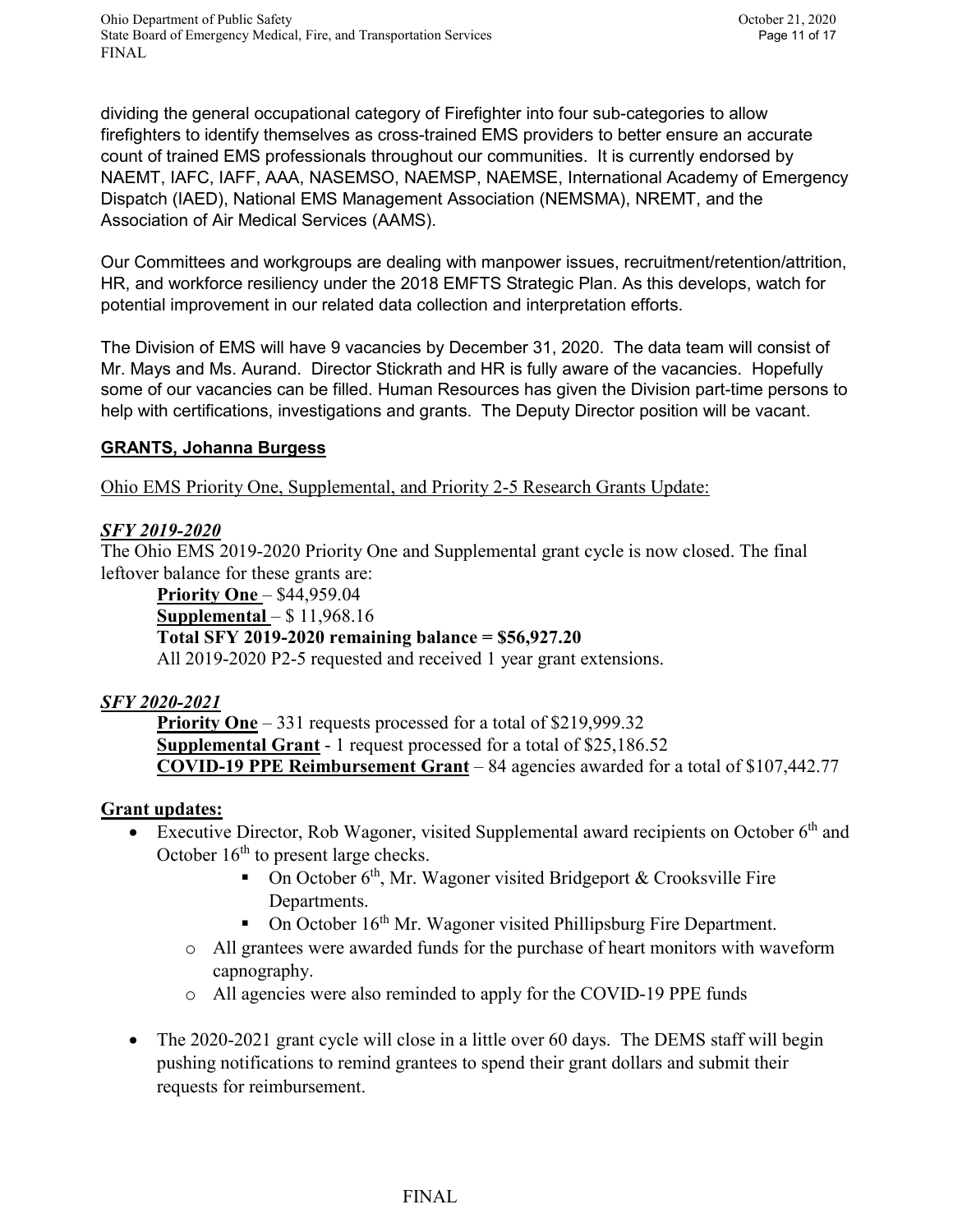## **EMS Exemption Requests, Jodie Parker**

Ms. Parker reported that there were not any EMS exemption requests.

#### **Education, James Burke**

Mr. Burke reported that they continue to work with schools across the state. The DEMS staff is seeing an increase in classes. The DEMS staff has requested that each school add a "disruption policy" into their policy and procedures for review by the DEMS staff. The need for this policy was brought on by the COVID-19 pandemic. The policy should address different scenarios where the student needs to leave the school for any length of time or if the plan is disrupted.

Mr. Burke thanked his staff for helping these schools. The DEMS continue to use Microsoft Teams® for site visits. Many statewide meetings have been held virtually with program directors.

### **Medical Transportation, Dave Fiffick**

Mr. Fiffick presented the list of medical transportation renewal applications with expiration dates of September, October and November 2020. Staff is requesting a motion and approval pending a satisfactory inspection.

*ACTION: Motion to approve the medical transportation renewal applications with expiration dates of September, October, and November 2020; pending a satisfactory inspection.* Ms. Beavers – First. Dr. Schwartz– Second. None opposed. Mr. Allenstein (250114), Mr. Appelhans (320324 and 325055) - abstained. **Motion approved.**

Mr. Fiffick presented the list of medical transportation applications for September, October and November new services. Staff is requesting a motion and approval pending a satisfactory inspection.

*ACTION: Motion to approve medical transportation applications for September, October and November for new ambulette services, ambulance services and air medical; pending a satisfactory inspection.* Mr. Marchetta – First. Mr. Resanovich - Second. None opposed. None abstained. **Motion approved.**

Mr. Fiffick stated that inspections began in June but only with the new services. As of August 1<sup>st</sup> the Division completed renewal services that were under investigations and services that had numerous violations in the past year. On October  $1<sup>st</sup>$  all inspections will commence.

## **BOARD COMMITTEE REPORTS**

## **Trauma Committee, Diane Simon**

Ms. Simon reported that the Trauma Committee meeting was held virtually on September 9, 2020. There was a quorum.

There are no changes in Trauma Center status due to the American College of Surgeons suspending their inspections until March 2021.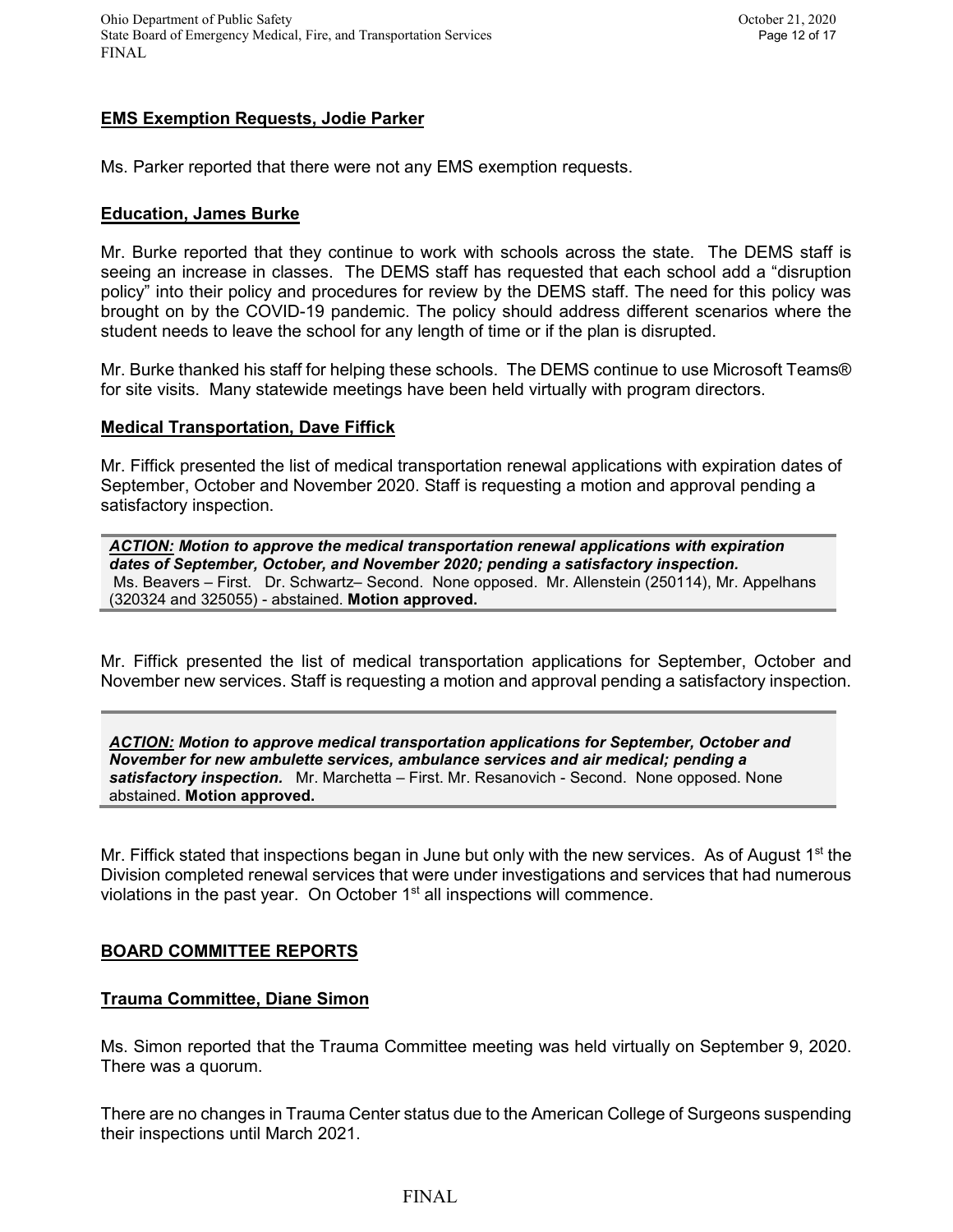Individual hospitals are able to submit 2020 data; however, regional centers are unable to submit due to a vendor issue. The deadline was extended for data submissions for first, second and third quarters until December 31, 2020.

The Trauma Committee reviewed the IEM reports that were done through grant money looking at the impact of trauma education and where there are potential gaps. Numerous gaps were indicated, especially in the rural areas. Two workgroups will be formed to put a plan in motion on how to address those gaps. One group will address rural education and the other group will be more global.

## **Education Committee, George Snyder**

Mr. Snyder reported that the committee met October 20, 2020.

The education committee has several workgroups that have been adversely affected by COVID-19.

House Bill 441 would require very specific training with identifying and interacting with individuals with dementia. The committee will review the bill. Mr. Snyder stated that he is very adverse to adding required continuing education. He stated that he is concerned that a number of special interest groups wants continuing education. The committee will review and make a recommendation.

The other topic of discussion was the EVOC training. Several members expressed some interest in being a part of the workgroup. There are many concerns regarding this training.

At the last Board meeting the committee received the second Child Maltreatment Training Module from Nationwide Children's Hospital. There was an issue in how to handle refusals. Changes were made; however, the Board has not received the updated training module. The training will not be mandatory. Dr. Schwartz stated that the module is very good and that Nationwide Children's Hospital are the experts in maltreatment. The training will be on the Public Safety Training Campus with the first module. Mr. Snyder made a motion to approve the training module.

*ACTION: Motion to approve the second Child Maltreatment Training Module.* Mr. Snyder – First. Dr. Schwartz– Second. None opposed. None abstained. **Motion approved.**

## **EMS-Children Committee, Dr. Schwartz**

Dr. Schwartz reported that they held a meeting via Microsoft Teams® on October 20, 2020.

#### EMSC Performance Measures

The Ohio PECC Learning Collaborative State Team is offering pediatric training equipment to Ohio EMS agencies with a registered Pediatric Emergency Care Coordinator. Agencies with current PECCs were allowed to apply for training bundles through October 16 and 35 applications were received by the deadline. The process will be opened to all agencies who wish to register a PECC in the next week.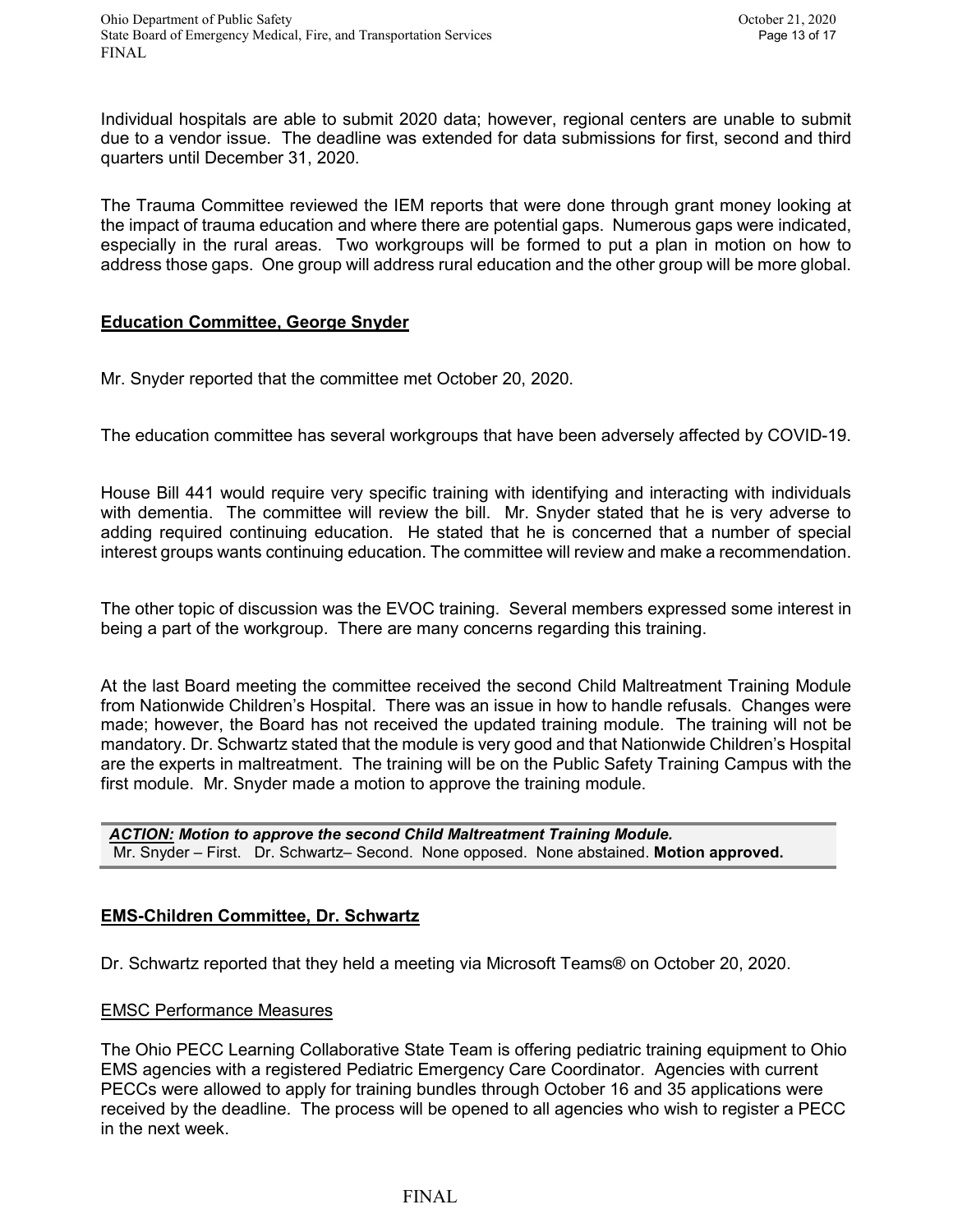Ohio Department of Public Safety October 21, 2020 State Board of Emergency Medical, Fire, and Transportation Services Page 14 of 17 FINAL

The Ohio PECC Learning Collaborative State Team has developed a new webpage for Ohio PECCs hosted at the EMSC Innovation and Improvement Center (EIIC) website. Access to the page requires registration and includes a calendar of events, a resource library with pediatric training materials, and a link to a discussion page for PECCs to share best practices. Agencies must have access to this page in order to download the application for pediatric training bundles.

The EMSC Program will be surveying Ohio EMS agencies beginning in January to collect data for EMSC Performance Measures 2 and 3. PM2 is the adoption of a PECC for the agency, and PM3 is the type and frequency of pediatric skills training. All Ohio EMS agencies that respond to 9-1-1 emergency calls are included in the survey.

The National Pediatric Readiness Project will begin surveying hospitals about their pediatric readiness in the emergency department in Spring 2021. More details on both surveys will be provided as it becomes available.

#### Other Activities

The Ohio EMSC Committee is reviewing the current State of Ohio Pediatric Guidelines and Procedures Manual to ensure its alignment with the NASEMSO National Model EMS Clinical Guidelines. Dr. Schwartz has provided the Committee with a draft including algorithms for review. The Committee will conduct its final review and will submit the document to the Board at the next meeting.

Joe Stack and Dr. Schwartz are working with the Ohio Department of Health to update the Emergency Guidelines for Schools document, ensuring accurate guidance is provided to school nurses and staff in responding to emergencies in their schools. Future calls will continue the project.

Dr. Julie Leonard and Dr. Deanna Dahl-Grove will provide a webinar for EMS providers on current pediatric disaster preparedness efforts, including an update on the ASPR Pediatric Centers of Excellence Grant, on November 5<sup>th</sup>.

## **EMS System Development, Herb de la Porte**

Mr. de la Porte was not in attendance. Mr. Wagoner reported that the DEMS has been in contact with the Chair, Chief Vincent Gildone who has agreed to create a workgroup for the EVOC training.

## **Homeland Security Subcommittee, Mark Resanovich**

Mr. Resanovich reported that the committee has not met; therefore, there is not a report.

## **EMS Rural Subcommittee, Herb de la Porte**

Mr. de la Porte was not in attendance. Ms. Beavers reported that the committee has not met.

## **Medical Oversight Committee, Mark Resanovich**

Mr. Resanovich reported that the committee has not met; however, with the new platform they will schedule a meeting.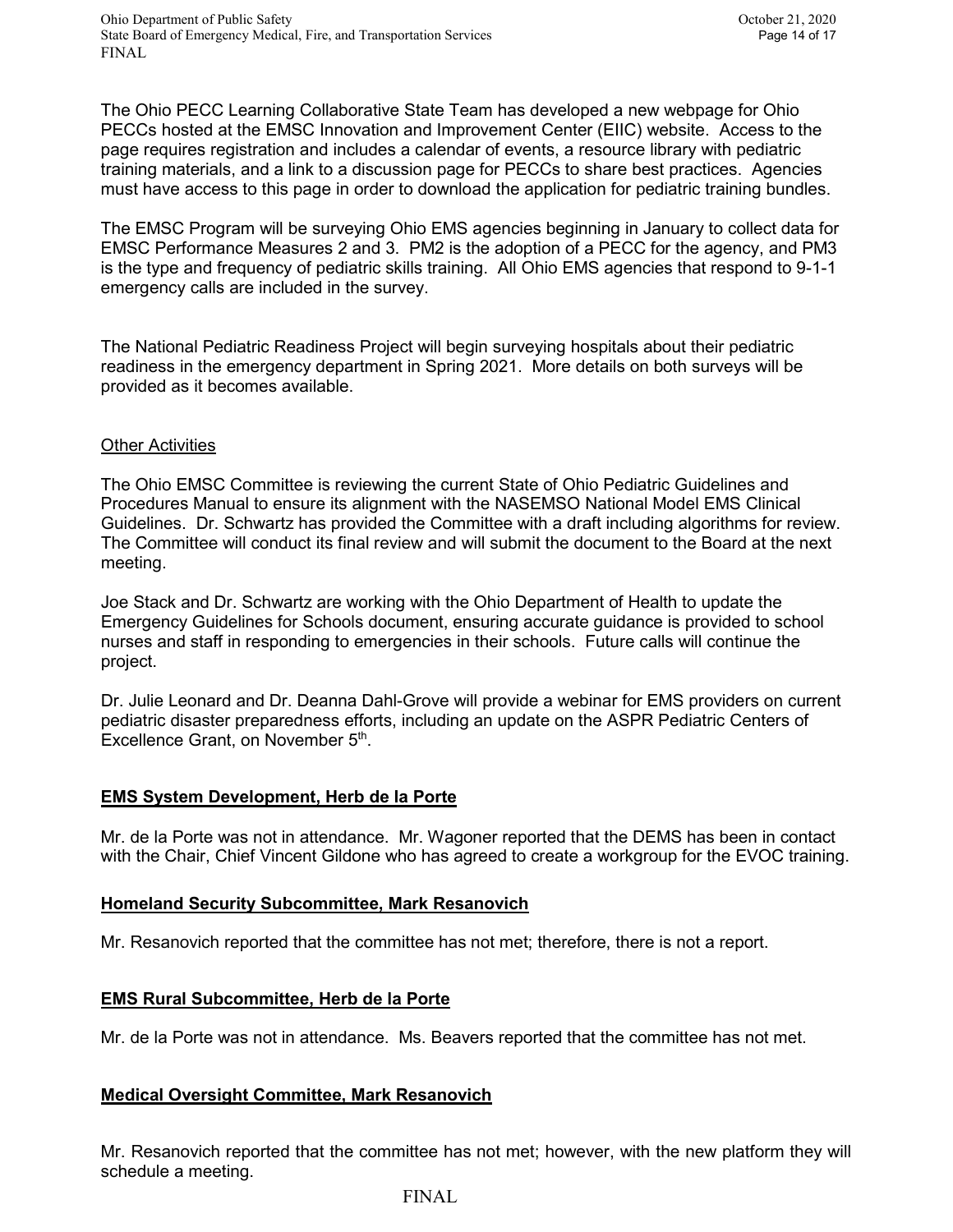## **Alternate Transportation Subcommittee, Mark Resanovich**

Mr. Resanovich reported that the Alternate Transportation Subcommittee have not met.

### **Medical Transportation Committee, Tom Allenstein and Critical Care Subcommittee, Julie Rose (a combined meeting)**

Mr. Allenstein reported that the Medical Transportation Committee and the Critical Care Subcommittee met virtually October 20, 2020.

The committee had a passenger assistance training program that they reviewed for approval. It is a combination of four services that created the program. They presented the full passenger assistance training program with hands-on training. The four services include Med Star, CAS of Warren, Quality Care and ProCare. The committee recommended to approve the training program.

*ACTION: Motion to approve the passenger assistance training program by Med Star, CAS of Warren, Quality Care and ProCare.* Mr. Allenstein – First. Mr. Marchetta– Second. None opposed. None abstained. **Motion approved.**

The committee also received a passenger assistance training specifically for CPR and first aid from Pacific Medical Training that is an online course. The CPR portion is online, then they have a form so that you can get an instructor or you can get your own hands-on training. The only issue was that on the card there is no distinction as to whether they actually completed the hands-on-training. The first aid is completely virtual. Mr. Allenstein suggested that they deny the training from Pacific Medical Training.

The committee discussed the issues of the attestation of the services during the time the DEMS was not doing inspections.

There have been licensing requests for services that do not have ambulances but emergency response vehicles. The DEMS does not have anything in place to license those types of vehicles.

The committee also discussed whether EMS agencies were reporting when they are in auto accidents. It is important to keep providers and citizens safe.

There were discussions regarding mandatory testing of providers who are going into nursing homes. They are to be tested weekly and this is bringing a strain on organizations. Ms. Rose stated that this requirement is a financial burden. Agencies are struggling to be compliant.

Ms. Rose is requesting information on what has happened with the endorsements. This will be discussed in future meetings.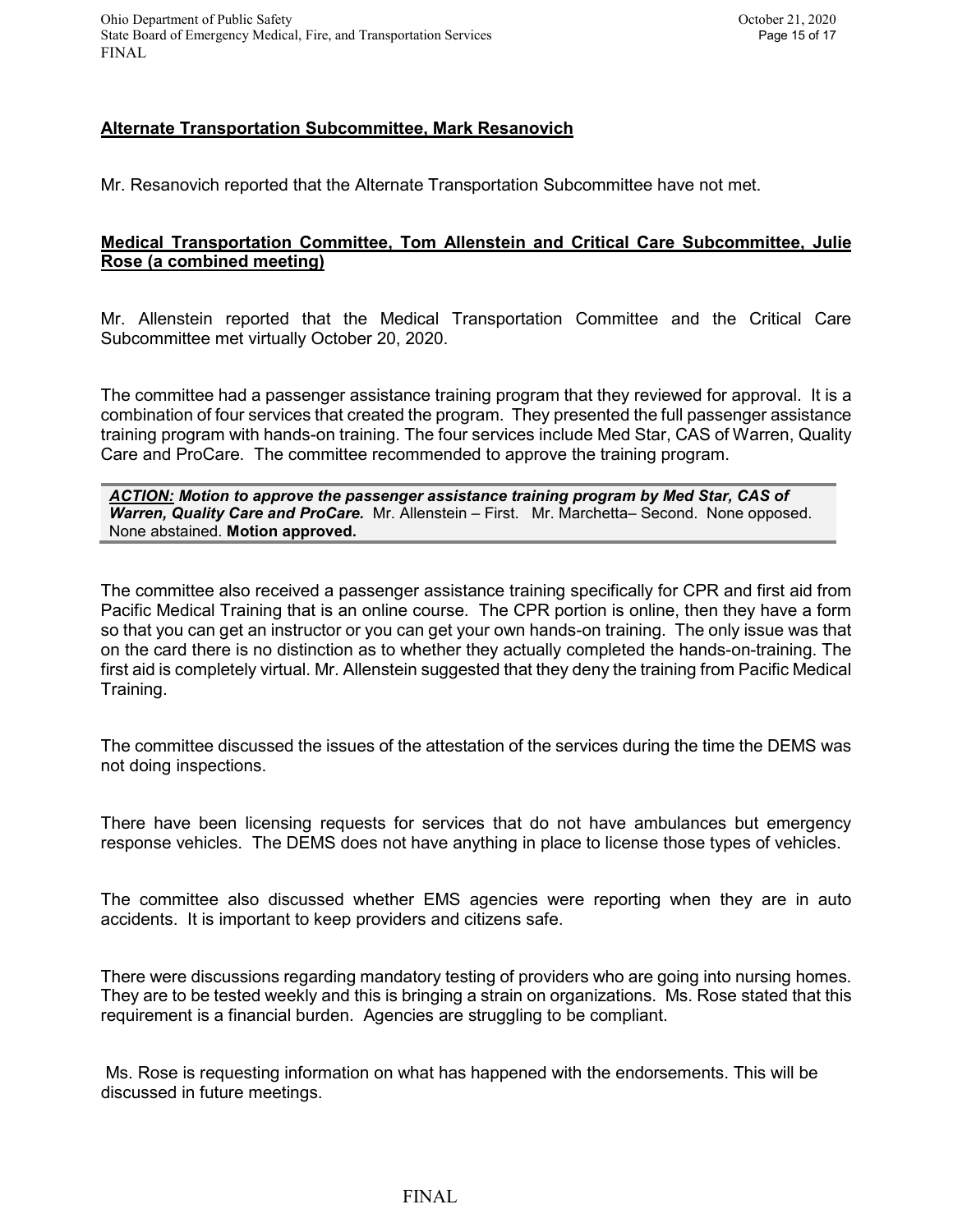Ohio Department of Public Safety October 21, 2020 State Board of Emergency Medical, Fire, and Transportation Services Page 16 of 17 FINAL

## **Scope of Practice Ad-Hoc Committee, Kevin Uhl**

Mr. Uhl reported that the committee did not meet due to scheduling conflicts.

#### **Human Resources Ad-Hoc Committee, Mark Resanovich**

Mr. Resanovich reported that the committee did not meet due to scheduling conflicts.

#### **Star of Life Awards**

Executive Director Wagoner reported that the committee engaged in a phone conference. An email went out to the recipients letting them know that the committee is working on alternative methods to recognize them.

#### **Old Business**

**Senate Bill 302 – Stroke Bill -** Executive Director Wagoner reported that this continues to be discussed. The DEMS is watching the language as it develops and how to address some of the issues. The DEMS continues to work with the ODPS Legislation representatives, Dan Fitzpatrick and Ben Kimmel.

Ben Kimmel reported to the Executive Director that House Bill 441 has not had any hearings in the past four months and no movement is expected.

Dr. Raubenolt reported that she is receiving inquiries regarding if the Board was giving any consideration in addressing whether the EMS providers to collect nasal swabs for COVID-19 testing. Executive Director Wagoner stated that the collection of any samplings through nasal swabs is outside of the scope of practice. A change to the scope of practice requires educational institutions to provide training. There are also many other concerns. Dr. Raubenolt suggested that in the future the DEMS may want to include this into the scope of practice; specifically for pandemics. Executive Director Wagoner stated that it is a long process to change the scope of practice.

#### **New Business**

#### **Nominations**

*ACTION: Motion to nominate Kent Appelhans for the Chair of the EMFTS Board.* Mr. Resanovich – First. Mr. Allenstein– Second. None opposed. None abstained. **Motion approved.**

*ACTION: Motion to nominate Mark Marchetta for the Vice Chair of the EMFTS Board.* Mr. Resanovich – First. Mr. Allenstein– Second. None opposed. None abstained. **Motion approved.**

#### **Adjournment**

The meeting adjourned at 1:32 PM. Mr. Snyder – First. Mr. Allenstein – Second. None opposed. None abstained. Motion approved.